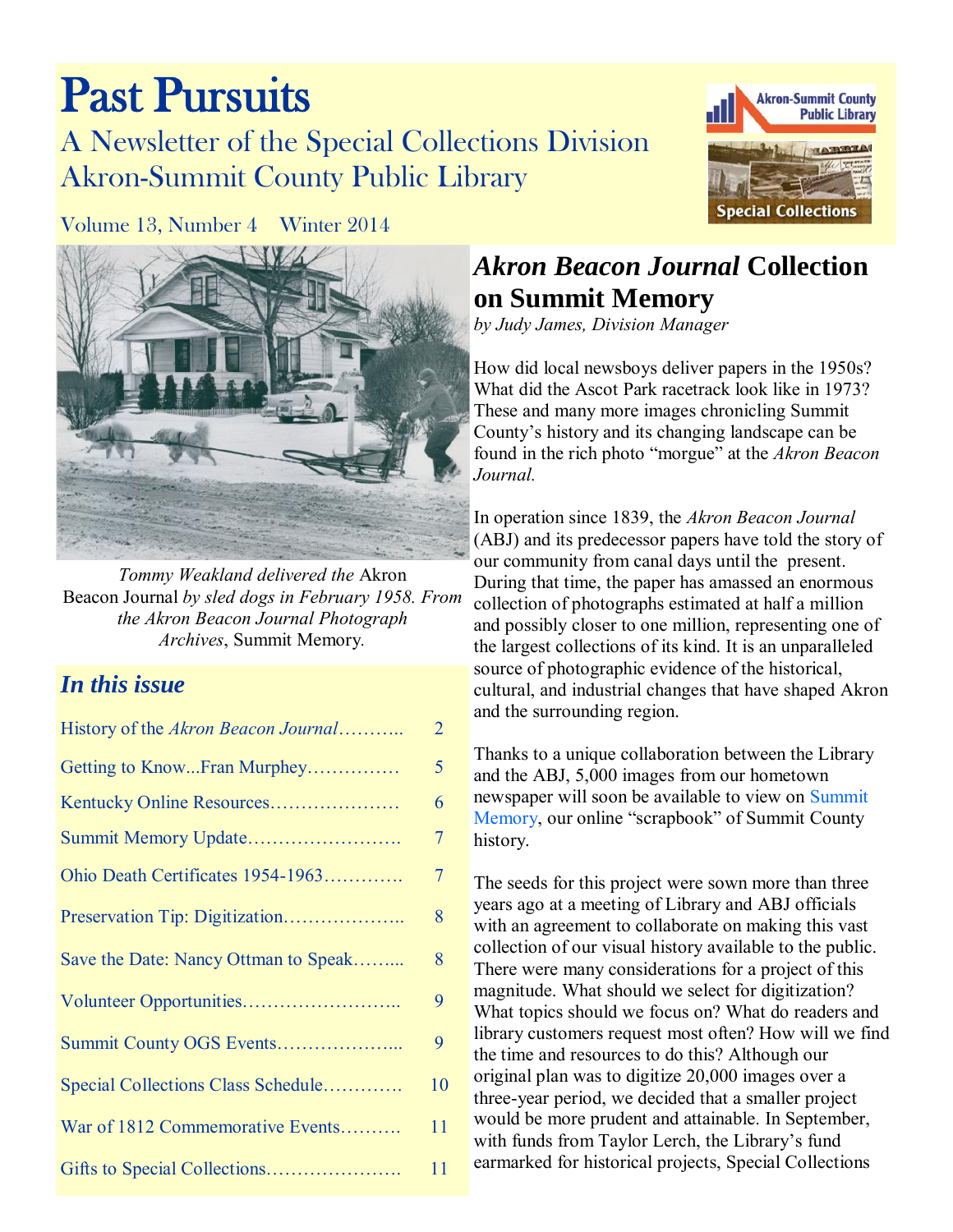<span id="page-1-0"></span>began selecting photographs for this pilot project. On most days, a Special Collections librarian may be found at the *Akron Beacon Journal* library systematically pulling and viewing photos for possible inclusion in Summit Memory. As the photos are selected, they are placed in new archival folders until they are scanned by [ScanWorks,](http://scanworksllc.com/) a local document management company that has digitized records for the Summit County Probate Court as well as local companies and individuals. The front and back of each photo is carefully scanned, the digital files are sent to us, and the photos returned to the ABJ. The last step involves entering the images and descriptions into a database and publishing them on Summit Memory.

Although we are starting with 5,000 images—just a fraction of the entire collection—our hope is to sustain the project beyond 2015. ScanWorks owner Deb Monaco shares our commitment to the project: *We strongly believe in the value of preserving important records, particularly in a situation like this where the Beacon Journal photographs are an irreplaceable part of local history. By scanning these photographs into digital format, we are not only preserving them, but we are also helping to make them accessible for public use.* 

We are grateful to the *Akron Beacon Journal* for their willingness to partner with us in making these remarkable images accessible to our local and global communities. Be sure to visit Summit Memory often as we continue to add photographs and documents that chronicle our community's rich history.

### **History of the** *Akron Beacon Journal*

*by Mary Plazo, Librarian*

Hiram Bowen was a local printer's apprentice during the early 1830s, before venturing into the newspaper business on his own. There were several small publications around Summit County during this time. One was *The American Balance,* a Whig newspaper published by Ozias Bowen, Hiram's uncle, in the town of Middlebury three miles east of Akron. This newspaper lasted only five months before it became involved in financial problems by selling too many subscriptions on credit. It was finally shut down when the Panic of 1837 hit. Hiram Bowen had worked the handoperated press that printed *The American Balance,* and in 1838, he bought a half-interest in the paper just before its last edition was published.



*The* Akron Beacon Journal *building, formerly the* Akron Times-Press *building. From the booklet* Akron Beacon Journal Community Service, 1945, *Local History Collection*.

Summit County didn't exist at the time, but leaders and citizens of Akron, including Bowen, felt very strongly about forming a new county. Just before his 24<sup>th</sup> birthday on April 15, 1839, he published the first issue of the *Summit Beacon.* He wrote, "situated as we are, upon the highest summit of the Ohio Canal, we thought it not inappropriate to express it in our title. We supposed that a BEACON would be in its proper place up on the top of such a summit, in order that its light could be shed over a large extent of territory – serving as a guide to knowledge and virtue, and a warning against ignorance and vice." This publication would be the first of the longest-running newspaper in Summit County now known as the *Akron Beacon Journal*.

The majority of the content in the early *Beacon* covered Bowen's political views on national and international problems, as well as fiction stories and content cut and pasted from other newspapers. He was essentially writing, editing, publishing, and soliciting advertising for his own paper, which didn't leave much time to gather local news. This meant most local news was in the form of letters to the editor. But by 1860, the *Beacon* became very prosperous. In addition to the weekly editions of the paper, it also issued frequent supplements

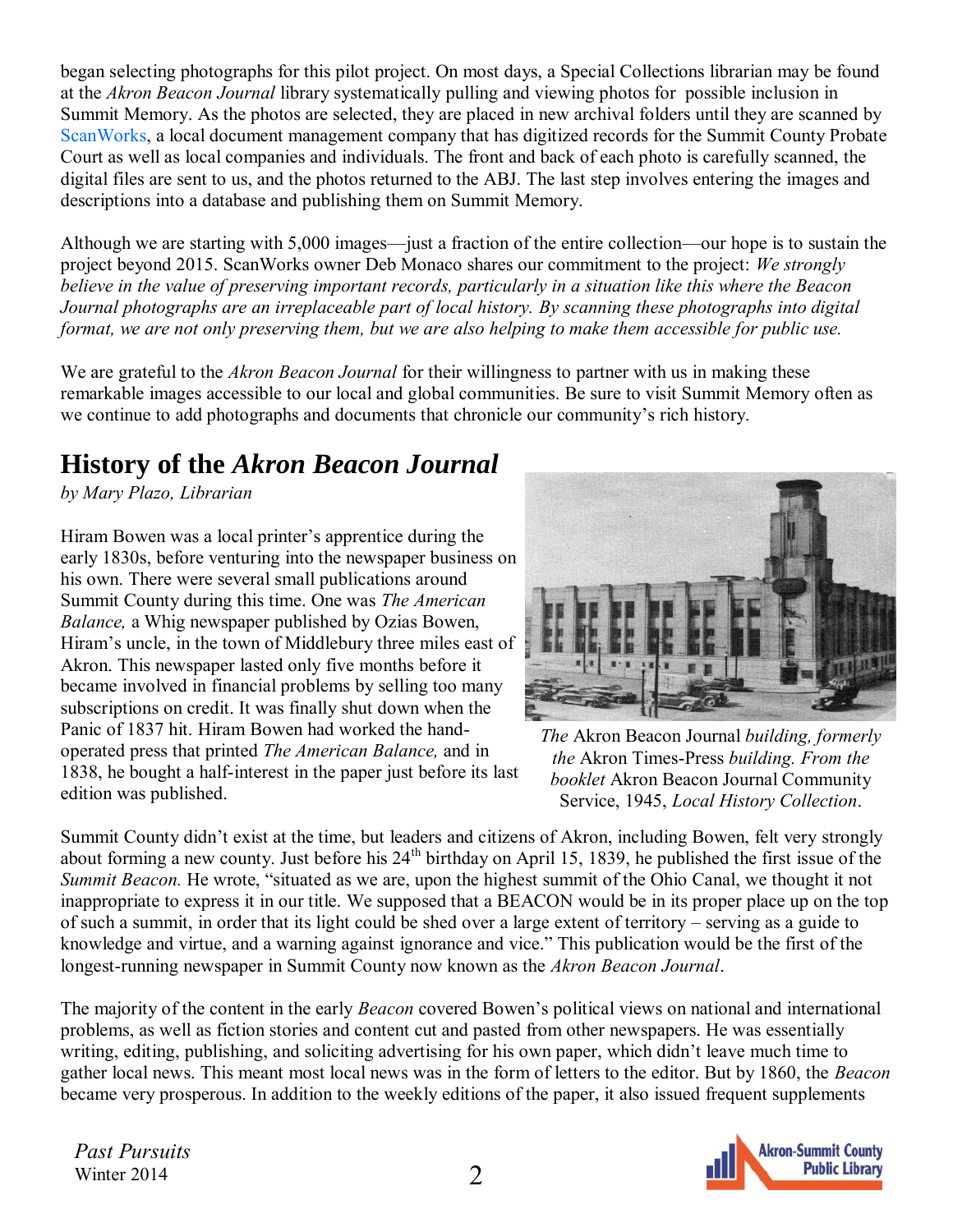and offered more reading material than any other Ohio weekly paper.

Samuel Lane was editor of the *Beacon* from 1861 to 1866, long before he published his book *Fifty Years and Over of Akron and Summit County*. Lane's editorials focused more on local news, which readers liked, and circulation grew. He also set a new standard as a reporter during the Civil War because of his insistence on gathering the facts about what was happening out in the field. He didn't want the *Beacon's* reporting to reflect the exaggeration and speculation that many national newspapers published. Lane also advocated for women to join the staff. He felt strongly that women could fulfill their duty as "intelligent girls" just as "the boys" had to go off to war. Editors from other surrounding area newspapers regarded it as the model county newspaper for Ohio. Eventually, Lane's history of Akron would appear in serial form in both the daily and weekly *Beacon*.

During the 1880s, the staff at the *Beacon* climbed to six reporters and 120 employees. Over 3,000 *Daily Beacons* were published every afternoon along with 2,000 *Summit County Beacons* each week. By 1888, another new press was installed and the paper was able to 12,000 papers an hour, just in time for William McKinley's rally for Benjamin Harrison. Through the late 1880s and early 1890s, the *Beacon* and its rival newspapers, which weren't making much money independently, began to merge. It wasn't until 1903 that a man named Charles Landon Knight would shape the future of the *Beacon* and change the world of newspapers forever.

A practicing lawyer in West Virginia, Knight decided to make a change from law to spend some time in the newspaper business before he came to Ohio. As an editorialist, he was never shy about opposing a political party, even his own, if he felt its actions were wrong. On November 6, 1903, he changed the newspaper's title to the *Akron Beacon Journal*. By 1906, the paper's circulation climbed to 12,000, and by 1921, it reached over 32,000. Its editorial masthead showed father and son: C. L. Knight, Publisher, and John S. Knight, Managing Editor.

The *Beacon*'s biggest rival came into play after the *Akron Press* merged with the *Akron Evening Times* to become the *Akron Times-Press* in 1925. The

A Special Edition of 12,000 Copies The Akron Beacon Journal THE GREAT HOME PAPER OF SUMMIT COUNTY 1903 FRIDAY, NOVEMBER 6th, vard and for some time THE BEACON JOURNAL<br>that our Campbell Perfecting Press, with its limited rians work, ri<br>has been growing s<br>sapacity of 8,000 c SPLENDID GOSS STRAIGHT LINE PERFECTING PRESS Twenty-four Thousand Papers Per Hour We have accessibly, with some diffusity. TO UP STATE TO THE CALC THE STATE IN THE SOLUTION OF THE CALC THE STATE IS A CONTROLLED TO A STATE OF THE CALC THE STATE OF THE CALC THE STATE OF THE STATE OF THE STATE OF THE STATE Eight Thousand Two Hundred Pald Bona Fide Circulation sort of our patrons in the past by trying to give them the very best paper that t .<br>upon this occasion to thank our friends and patrons for their support and to assure them that their interests<br>mmit County we shall be giad at all times to fester and promote to the best of our ability.<br>letion Ronks are e The Beacon Journal Co.

*Announcement of a special edition of the newly named*  Akron Beacon Journal*.* 

*Times* used the Associated Press, so John S. Knight arranged to bring it back to the *Beacon* over protest from his father. This gave it three of the four major news services operating at that time. By the start of 1928, John S. Knight had taken over all of his father's administrative duties at the paper.

In 1938, the *Times-Press* offered to buy the *Beacon*. Knight wouldn't sell. Then, turning the tables, he bought the *Times-Press* instead. Some of the *Times-Press* staffers were taken on, including Ken Nichols, whose "Town Crier" column became a feature for 40 years. Knight continued to add to the paper's output, but the building at Market and Summit streets could not support the need. The *Beacon* then moved to the *Times-Press* building at High and Exchange streets, which had equipment much more capable of turning out a paper every day of the week, including all the extras Knight added for Sundays. In 1937, before Knight acquired the *Times-Press*, he also bought several publications outside Akron. These included *The Miami Herald*, the *Detroit Free Press*, and the *Chicago Daily News*. This was only the beginning of what would become the future Knight-Ridder, Inc. Knight would buy at least 22 other newspapers between 1937 and 1973.

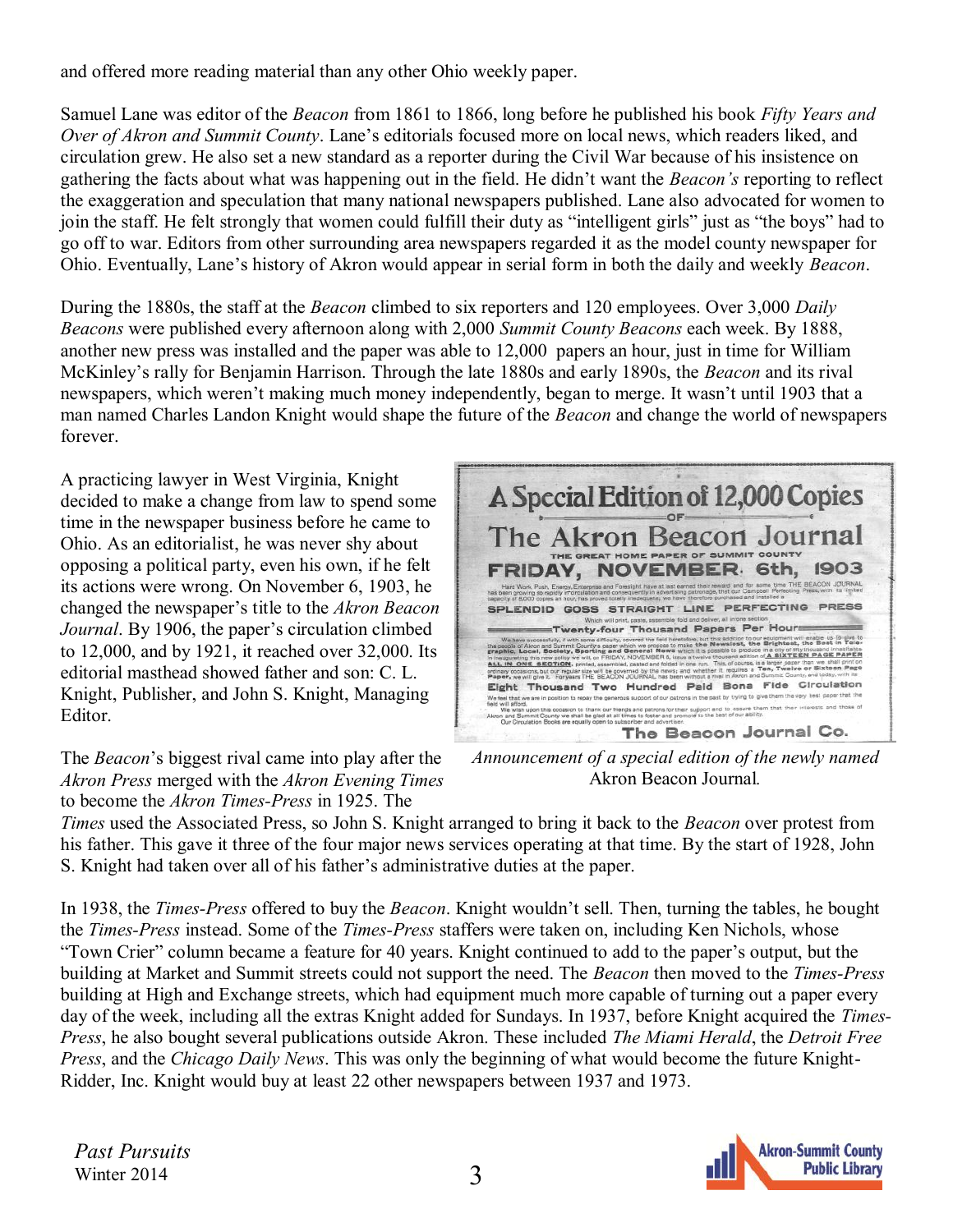

*Helen Waterhouse, left, interviews German Zeppelin pilot Antonie Strassman at the Akron Municipal Airport in 1933. From* Summit Memory*.* 

John S. Knight never saw himself as an editorialist at first. He liked reporting and thought it was what he did best. After he began to manage the paper and became the editor, he reconsidered the idea and thought it best that the readers should know his opinions. This is what started his column "The Editor's Notebook," which ran for almost 39 years and won a Pulitzer Prize in 1968. He was in the newsroom on the day he died in 1981.

The *Beacon* has had many outstanding writers and Pulitzer Prize-winning features over its long-running publication. Some consider Helen Waterhouse as the most spectacular reporter in the *Beacon*'s history. She wrote for the paper from 1925 until her death in 1965. She was the first reporter to have an exclusive interview with new First Lady Eleanor Roosevelt in 1933. She was notorious for pinning down famous people and obtaining rare interviews. Like John S. Knight, she died on the job, suffering an aneurysm while driving her car to an interview with the wellknown lawyer F. Lee Bailey.

Ben Maidenburg became executive editor of the newspaper in 1948. During his career, the paper reached a peak circulation of nearly 177,000. Maidenburg earned the nickname "Mr. Akron" for his strong opinions, brash managerial style, extreme personality, and steadfast commitment to help the community. Maidenburg also became one of two full-time employees of the newly created Knight Foundation in 1950. In 1956, the

*Beacon* gained its first African American member on the news staff, Albert Fitzpatrick, who rose to become the newspaper's executive editor in 1977. During his time with the paper, the *Beacon* won a Pulitzer Prize for its coverage of the 1970 shootings at Kent State University.

Responding to changing national trends, the *Beacon* changed from an afternoon publication to a morning publication in 1987. This was one of its most dramatic changes since Samuel Lane had started the daily in 1869. It actually increased newsstand sales and caused the *Beacon* to be in more direct competition with the Cleveland *Plain Dealer*. The 1990s brought a new design for the *Beacon*, new color printing presses, its first appearance on the internet, and a partnership with WEWS Channel 5 News.

Even with such advancements, the *Beacon* continues to struggle with changes in management and financial issues just as other local and national newspapers. Access to information over the internet has created a highly competitive market for news in general, reducing the need for the local newspaper. Since 2000, the *Akron Beacon Journal* has come to see the last



Akron Beacon Journal *staff members in a temporary newsroom during building renovations, 1955. From* Summit Memory*.* 

issue published of the long time supplement *Beacon Magazine*, many employee layoffs, and the sale of the parent company, Knight Ridder. Now more than ever, as we witness newspapers disappearing and facing an uncertain future, let us appreciate the art deco-style clock on top of the old *Times-Press* building and reflect on the hours of hard work it has taken to bring us the news for 175 years.

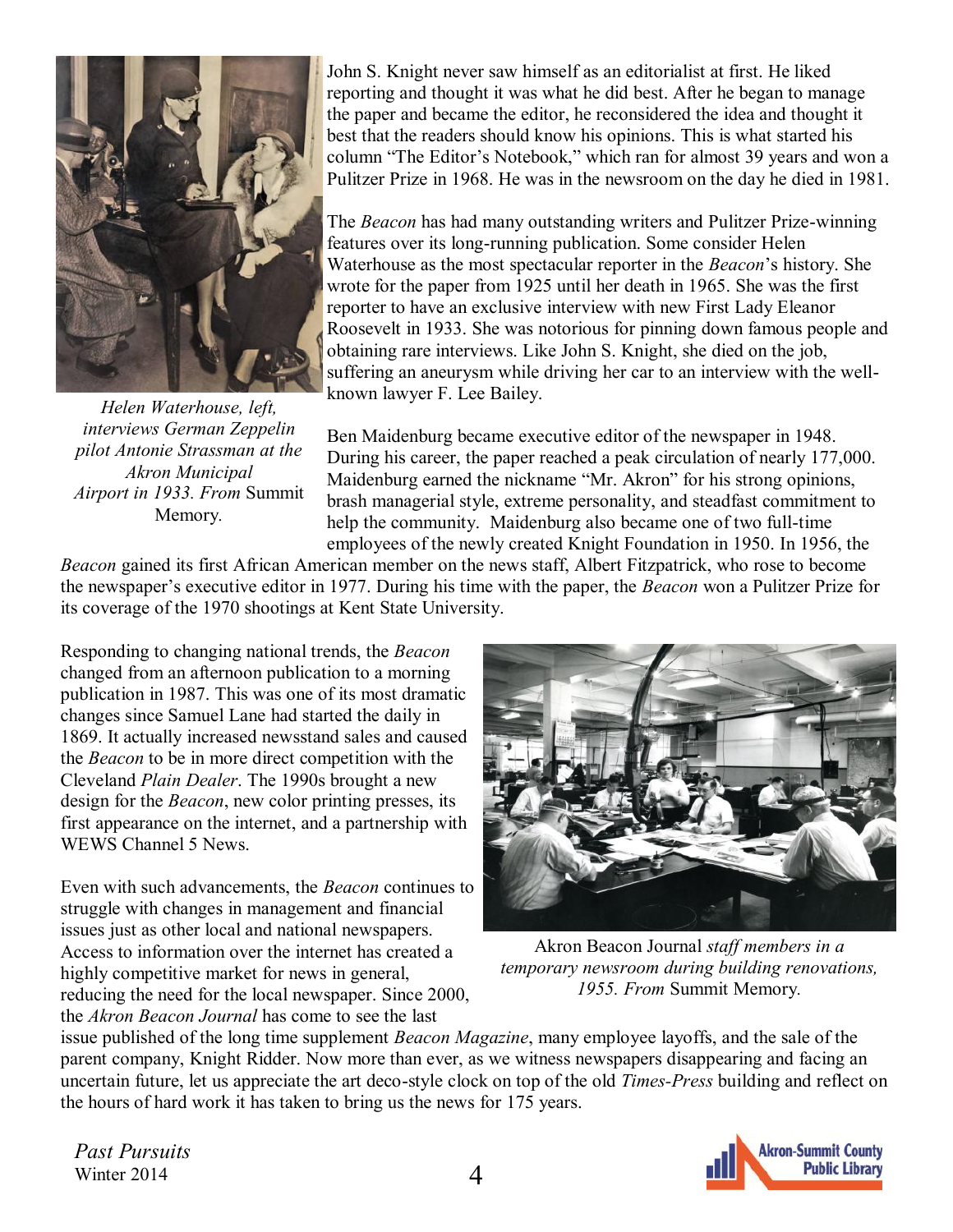<span id="page-4-0"></span>

*Fran Murphey as a cub reporter in 1947. Photo courtesy of the*  Akron Beacon Journal*.* 

### **Getting to Know...Fran Murphey**

*by Cheri Goldner, Librarian* 

Born December 24, 1922 in Macedonia, Ohio to Philip A. and Marie L. (Thompson) Murphey, Frances Burke Murphey was known to her *Akron Beacon Journal* colleagues and readers as "Miss Murphey" or "Fran." Fran was a colorful character who worked for the *Beacon* for 54 years, so the newspaper holds not only thousands of articles *by* her, but also many *about* her.

Reporting was in Fran's blood. Her mother Marie contributed to the *Northfield News* and *Hudson Times* weekly newspapers and was a correspondent for the *Akron Times Press*, which merged with the *Akron Beacon Journal* in 1938. While in junior high, Fran attended meetings with Marie and helped her tally election results late into the night for reporting the next morning. In high school, Fran began contributing her own work to the *Northfield News* and *Hudson Times*. In a scrapbook of Fran's writings held by Special Collections, she writes of her work for the former: "No pay but lots of experience and a little (very little) glory."

Fran graduated from Hudson High School in 1940. The *Akron Beacon Journal* hired her on January 29, 1943 as a part-time, temporary replacement for men in the military. She signed a contract agreeing to

give up her job if a man returning from World War II wanted it, but she never had to do this. She graduated from the School of Journalism at Kent State University in 1945.

She was a prolific writer. Co-worker Dale Allen counted her articles published 1985-1991 at 2,902, or 414 per year. A few years before her retirement, the *Beacon* figured that she had written more than thirty million words and taken more than 40,000 photos. While most columns go on vacation when the columnist does, Fran was known to prepare two weeks of columns in advance so readers wouldn't miss her while she was gone.

Fran had a large personality to match her large volume of work. Newspaper articles are full of references to her work habits, hobbies and wardrobe of choice—bib overalls. Around the *Beacon*, Fran was known for her cluttered office, for breaking from her long hours by napping on a couch in the women's restroom under a blanket of newspapers, and for her swearing. She frequently told co-workers to "go to hell," an expression she used with affection. "When I end up there, I want my friends there," she said.

She was thorough in her research and reporting and expected the same of her colleagues. She was a champion of everyday folks, reporting events such as retirements, promotions, outings, and anniversaries, most notably in her column "Good Afternoon." She treated her stories with the same care as those that appeared on the first page, and readers adored her for it.

Fran was as well known for her hobbies as she was for her work habits. She traveled widely and loved to collect postcards, mailing them home to friends and often asking for them back for her collection. By 1985, her collection included more than 200,000 postcards. Another interest was outhouses. She gave many slide presentations on the vanishing outhouse and shared her collection of memorabilia at community events.

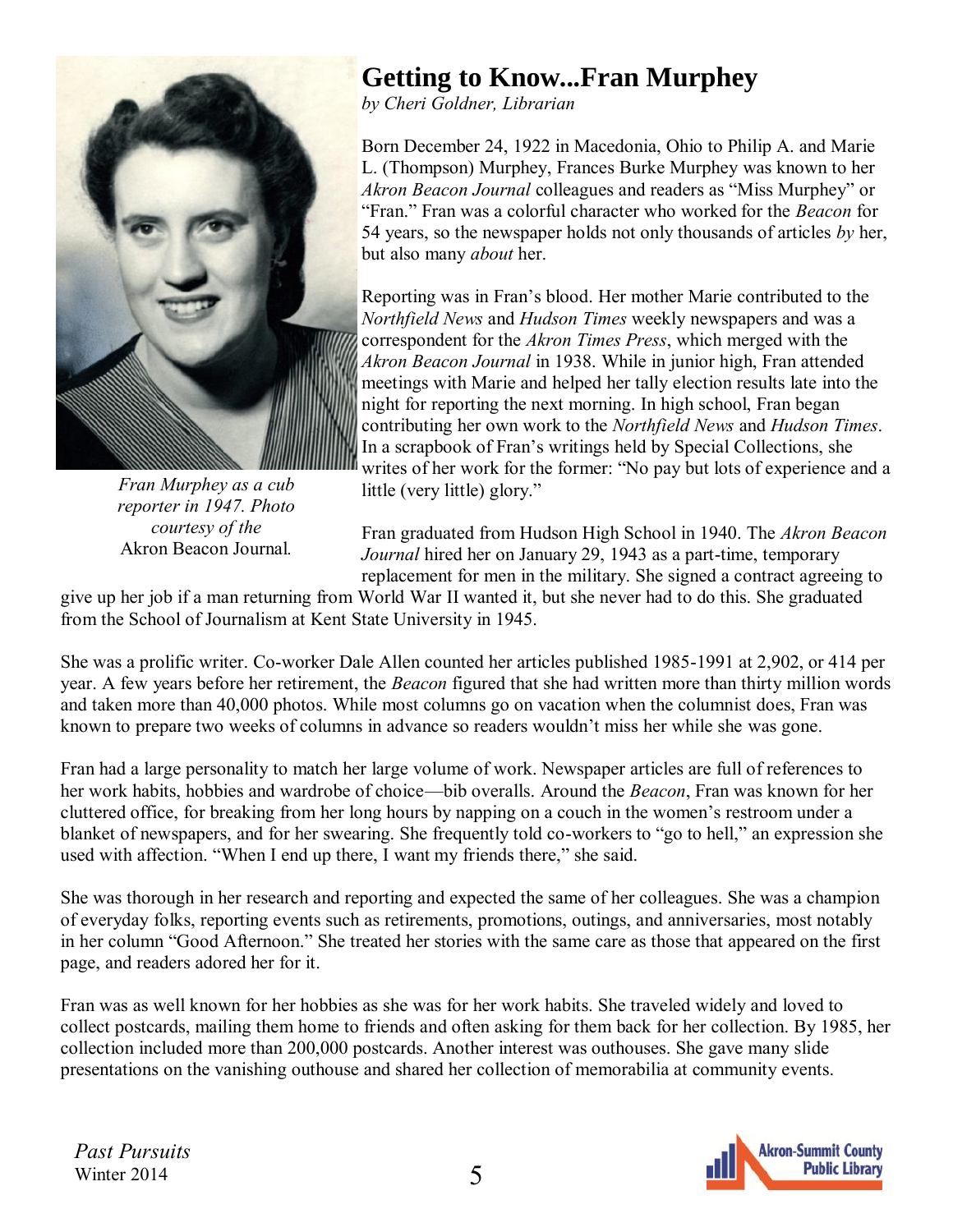<span id="page-5-0"></span>Prior to Fran's retirement in July 1996, the *Beacon Journal* and the Kent State University School of Journalism and Mass Communication threw a party at the Civic Theatre. Hundreds of readers, friends and coworkers attended "A Fran Farewell" to recall her career and wish her well. Fran and others on the program entered the stage by coming through an outhouse, and many speakers wore bib overalls in her honor. More than \$14,000 in proceeds from the event went to the Frances B. Murphey Scholarship Fund at the School of Journalism. Fran freelanced for the *Beacon* after retiring, writing a weekend travel column.

Fran died at age 75 on November 9, 1998, after battling liver cancer. A memorial service was held in Boston Heights Village Hall and contributions were given to the quilting group of the Fairview Cemetery Association, to which both she and her mother belonged. While the group talked of putting a bench in her honor in the Fairview Cemetery, a larger memorial was dedicated nearby. The Ohio Department of Transportation dedicated the rest area on I-77 just south of I-271 to Fran in December 1998. It was a fitting tribute to a woman known for her love of outhouses.



*Preliminary map of Kentucky, 1891, prepared for the Kentucky railroad commissioners by the Kentucky Geological Survey, John R. Procter, Director. From the Library of Congress.* 

### **Kentucky Online Resources**

*by Iris Bolar, Librarian* 

Many family historians who visit Special Collections have roots in our neighboring state to the south. Kentucky offers many free internet resources of interest to our researchers.

One of the most important resources for genealogists is the Kentucky Department for Libraries and Archives. Their Electronic Records Archives includes [Confederate Pensions \(1912-](https://dspace.kdla.ky.gov/xmlui/handle/10602/2375) [1946\),](https://dspace.kdla.ky.gov/xmlui/handle/10602/2375) which provided aid to disabled or indigent veterans and their widows. This collection can be browsed or searched. Information on the applications includes applicant's name, address, age, military service history, superior officer's

name, statements of witnesses, and verifications by county judges. Letters, marriage records, and other supporting documents are also sometimes included. The pension application may be the only surviving record of a Confederate soldier's military service.

The Kentucky Historical Society (KHS) has [digital collections](http://www.kyhistory.com/) that include maps and atlases from the 1700s to the present, nearly 9,000 oral history interviews, a collection of Ohio River photographs and interviews, and many other collections. For those wanting a glimpse of artifacts from the past, KHS also has an online [object](http://kyhistory.pastperfect-online.com/35577cgi/mweb.exe?request=ks)  [catalog w](http://kyhistory.pastperfect-online.com/35577cgi/mweb.exe?request=ks)hich provides images of many of its museum's holdings. Here you can browse or search through items such as clothing, fine china, military artifacts, portrait paintings, furniture, and political buttons. In addition, KHS provides a free digital version of its publication *[Kentucky Ancestors](http://kentuckyancestors.org/)*, which covers a wide range of topics for genealogists of all levels.

A visit to the Land Office of the Kentucky Secretary of State leads to several useful databases. The [Revolutionary War Warrants Database](http://www.sos.ky.gov/admin/land/military/revwar/Pages/default.aspx) contains over 4,000 bounty land warrants issued by Virginia to Revolutionary War veterans in payment for military service. Search by veteran's name, warrant number, or the immediate assignee for instances when the veteran sold his warrant. An overview of these records, information on the Revolutionary War Military District, and allotments are also included. Revolutionary War

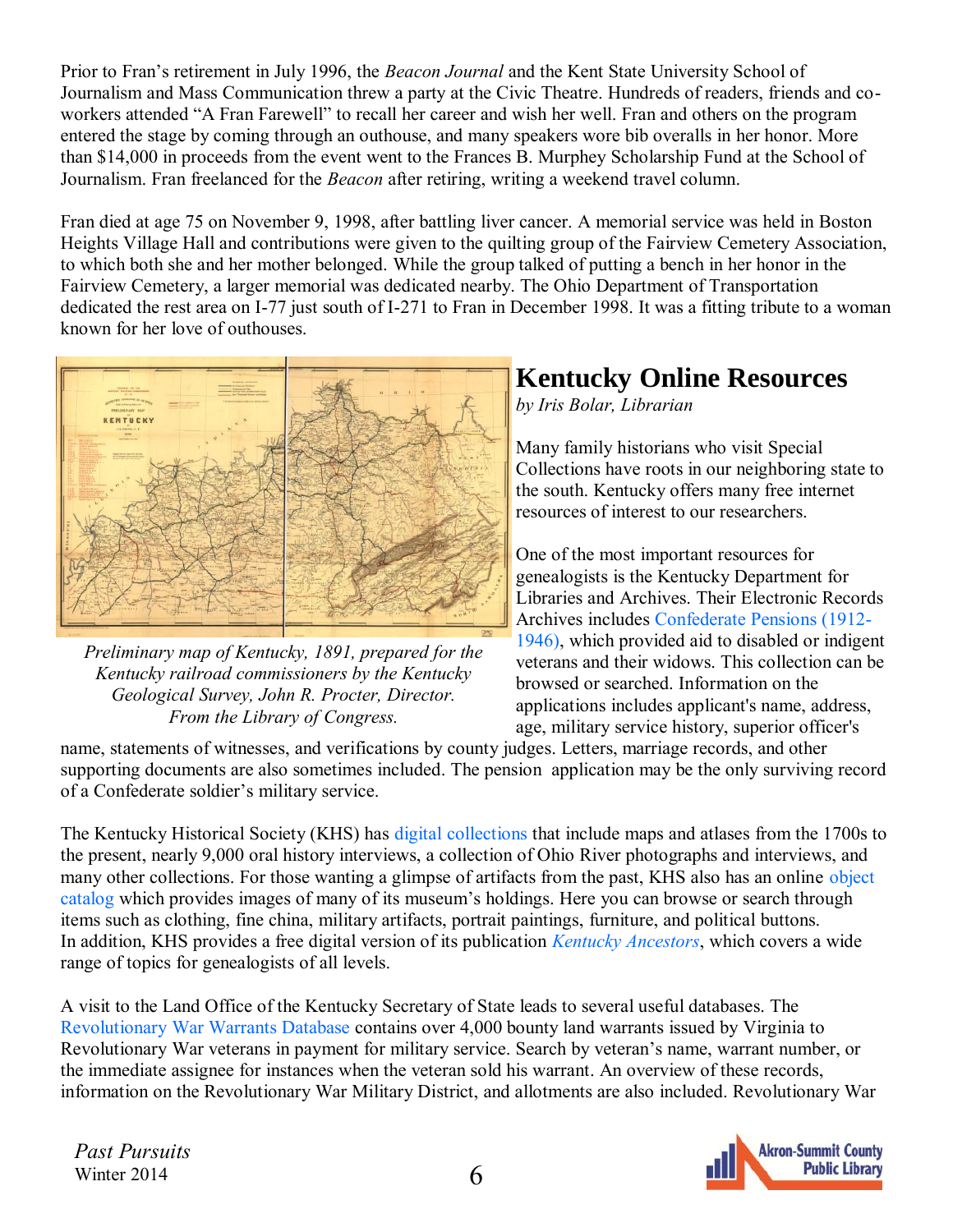<span id="page-6-0"></span>veterans occupied the Jackson Purchase area before the 1818 treaty between the United States and the Chickasaw Indian Nation, which expanded Kentucky's western territory by approximately 2,000 square miles. [West of Tennessee River Military Patents](http://www.sos.ky.gov/admin/land/military/wtrpatents/Pages/default.aspx) contains 242 patents authorized prior to a 1792 military survey.

The Land Office also includes non-military land records such as [West of Tennessee River Non-Military](http://www.sos.ky.gov/admin/land/non-military/patents/wtrnonmilitary/Pages/default.aspx)  [Patents w](http://www.sos.ky.gov/admin/land/non-military/patents/wtrnonmilitary/Pages/default.aspx)ith over 9,000 patents. The [Jackson Purchase Land Locator](http://apps.sos.ky.gov/land/nonmilitary/jacksonpurchase/) is a tool that researchers may find helpful in researching these patents. [County Court Orders i](http://www.sos.ky.gov/admin/land/non-military/patents/ccorders/Pages/default.aspx)s the largest in the patent series, containing over 70,000 land patents since 1835. Other land resources include [Early Certificates of Settlement and Preemption](http://apps.sos.ky.gov/land/nonmilitary/settlements/)  [Warrants in Kentucky County, Virginia,](http://apps.sos.ky.gov/land/nonmilitary/settlements/) [Virginia Treasury Warrants,](http://www.sos.ky.gov/admin/land/non-military/vatreasury/Pages/default.aspx) [Lincoln County Entries,](http://www.sos.ky.gov/admin/land/non-military/lincoln/Pages/default.aspx) and [wills](http://www.sos.ky.gov/admin/land/non-military/wills/Pages/default.aspx) found in the patent files of applicants whose heirs sought to establish claims to unfinished patents.

The University of Kentucky (UK) is home to several online collections. The [Kentucky Digital Library c](http://kdl.kyvl.org/)ontains books, images, maps, historic newspapers, and oral histories. Documents of individuals and some families are among the papers in the collections. More oral histories can be found through the UK's [Louie B. Nunn Center](http://libraries.uky.edu/libpage.php?lweb_id=11&llib_id=13<ab_id=1368)  [for Oral History,](http://libraries.uky.edu/libpage.php?lweb_id=11&llib_id=13<ab_id=1368) which includes over 8,000 interviews on various subjects ranging from Kentucky life to the horse industry. [The Notable Kentucky African Americans Database](http://nkaa.uky.edu/index.php) provides descriptive entries with links to additional information. [The Kentucky Edition](http://www.uky.edu/Libraries/NDNP/welcome.html) (part of the National Digital Newspaper Program) serves as a finding aid to Kentucky's digitized and microfilmed newspaper collections.

Researchers won't want to miss FamilySearch's growing [Kentucky Indexed Historical Records,](https://familysearch.org/search/collection/location/36?region=United%20States) including vital and probate records. Another notable website is The Kentucky National Guard History eMuseum, which maintains [In the Line of Duty,](http://kynghistory.ky.gov/people/lodsummary.htm) a list of National Guardsmen who perished during their service. Finally, the Kentucky Genealogical Society provides a [surname research](http://www.kygs.org/cpage.php?pt=32) list with county and year ranges being researched and links to contact those researching the name.

### **Summit Memory Update: Library History Collection**

The Library History Collection, coming soon to Summit Memory, includes photographs and documents from a much larger physical collection of the same name held by the Special Collections Division. The collection documents the development of library services in the Akron and Summit County area, from its beginnings in 1874 within the Masonic Temple at the corner of Mill and Howard Streets to the multi-agency system that exists today. This collection was contributed by the Akron-Summit County Public Library.



### **Ohio Death Certificates 1954-1963**

OHIO DEPARTMENT OF HEALTH COLUMBUS **CERTIFICATE OF DEATH** Department of Camperco-Bureau of the Crosse

Ohio death certificates for 1954-1963 have been transferred from the Ohio Department of Health to Ohio History Connection (formerly The Ohio Historical Society). An online name index and details for ordering copies can be found on the Ohio History Connection's [Ohio Public Records Index page.](http://apps.ohiohistory.org/death/) Copies cost \$7 per certificate. Ohio residents pay 7.5% sales tax. For [more information,](http://www.ohiohistory.org/collections--archives/archives-library/copy-requests) contact [Ohio](http://www.ohiohistory.org/collections--archives/archives-library/copy-requests)  [History Connection.](http://www.ohiohistory.org/collections--archives/archives-library/copy-requests)

Ohio death certificates for December 20, 1908 through 1953 have been digitized and are available for free (with free registration) at [FamilySearch.](https://familysearch.org/search/collection/1307272) The Special Collections Division also has December 20, 1908 through 1953 on microfilm.

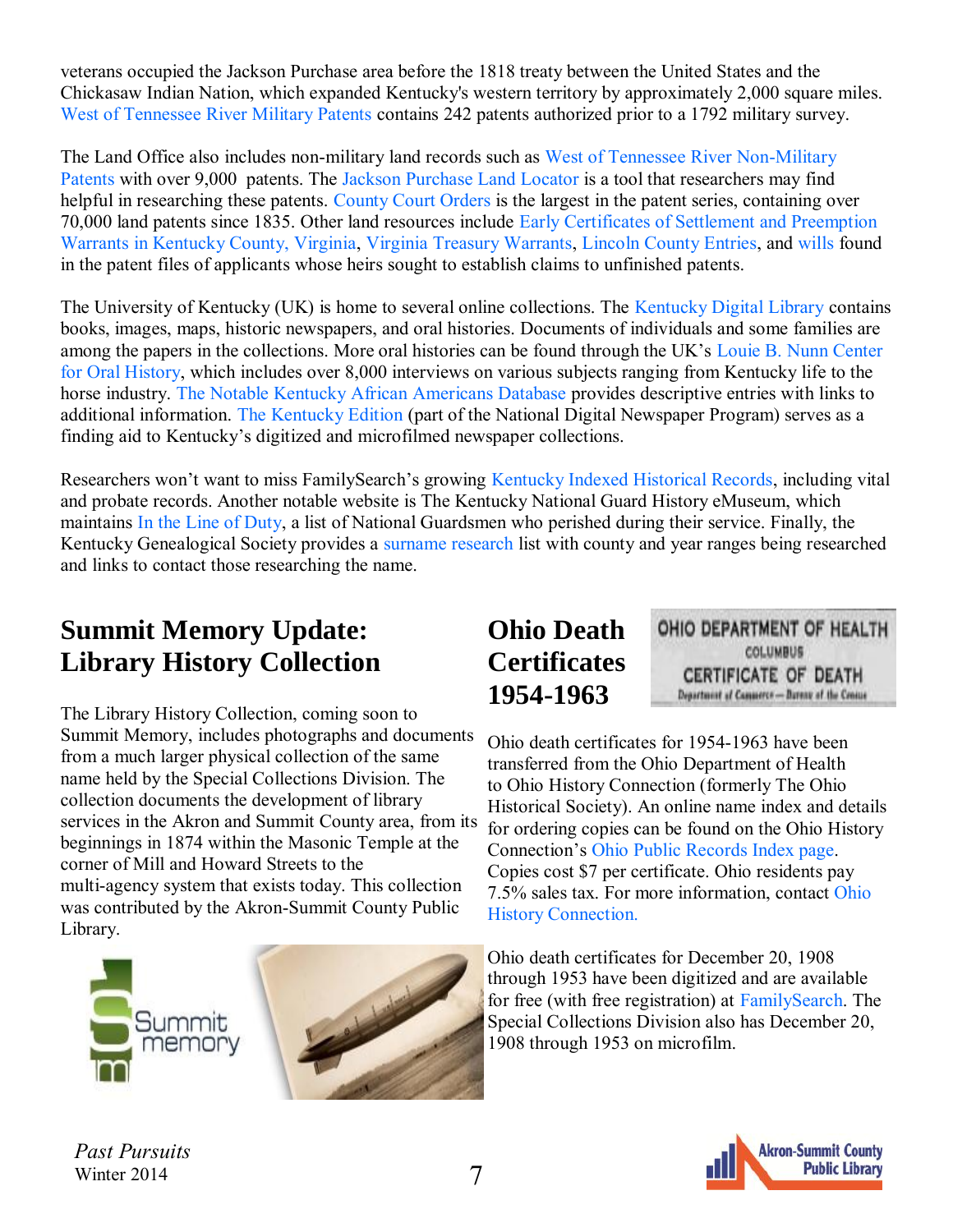<span id="page-7-0"></span>

## **Preservation Tip: Digitization**

*by Rebecca Larson-Troyer, Librarian* 

If cold days have you looking for a winter project, consider digitizing your family photographs and

records. Creating a digital copy of originals can prevent the need to handle items repeatedly, limiting the chances for added wear and tear and potential accidents. While care of the original is still of great importance, a digital file provides the peace of mind that comes with knowing a copy is available should something unforeseen happen to the original.

For most projects, a simple flatbed scanner is sufficient. Scan photographs in full color at a high resolution (300-600 ppi is recommended) and documents at a slightly lower resolution (300-400 ppi). Keep in mind that large digital files require adequate storage space. An inexpensive external hard drive is a great option for digital image storage. Another option is cloud storage, which allows you to purchase space on someone else's servers to upload and store files remotely. Whichever method you choose, don't forget to back up photographs from your digital camera and your family history research files to ensure you don't lose these important records.



Once you've made digital scans, create prints of photographs and documents for use and display. Store original items in a cool, dry (but not too dry) and pest-free area of the home. While digitization is no substitute for the care of our family treasures, it can go a long way in ensuring

their availability for future generations.

For more information, see the following resources:

*Digitizing Your Family History: Easy Methods for Preserving Your Heirloom Documents, Photos, Home Movies and More in a Digital Format,* by Rhonda R. McClure

*Archive Photography: How to Photograph Oversize Photos, Curled Documents, and Heirloom Treasures,*  by Gary W. Clark



# **Save the Date: Nancy Ottman to Speak on German Genealogy**

A longtime member of the [Ohio Chapter of Palatines to](https://oh-palam.org/)  [America](https://oh-palam.org/) (PalAm), Nancy has been researching for

over twenty years and has presented at various genealogy organizations and societies across Ohio. On Saturday, May 2, 2015, she will present two lectures at Main Library:

#### **Beginning German Genealogy**

How to collect information on your family including what to ask, where to look for confirmation, and how to record the information. Naming practices and the difference between primary and secondary sources will also be reviewed. The focus will be on German genealogy, but the basic concepts apply to all ethnic families.

#### **The 19th Century German Traveler**

Follow along with a traveler's journey including how he decides to leave Germany, what he takes with him, and what happens on his voyage to America.

The program will begin at 10:30 am and end at 12:45 pm. To register, call Special Collections at 330-643 9030 or email us at [speccollections@akronlibrary.org.](mailto:speccollections@akronlibrary.org)

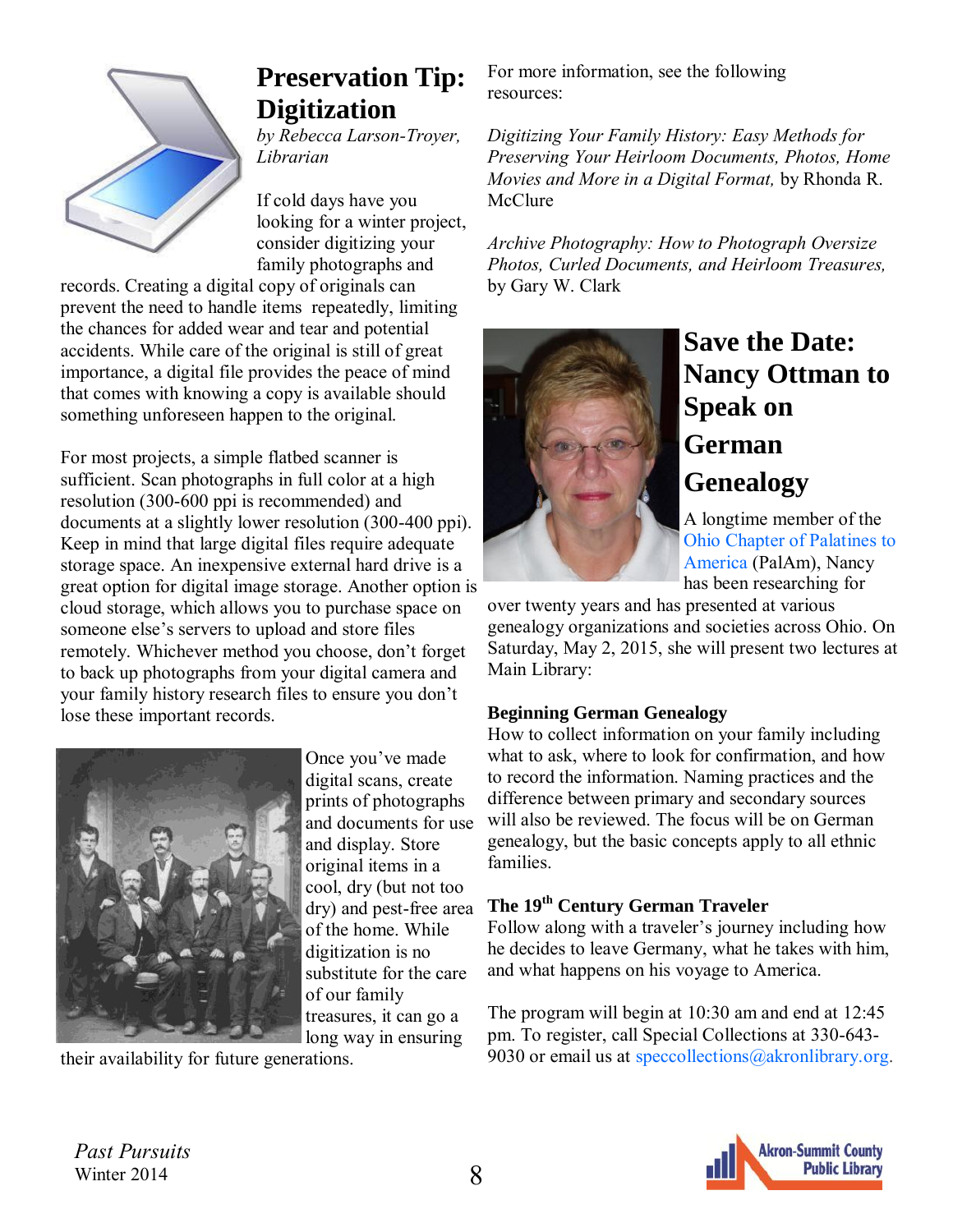#### <span id="page-8-0"></span>al Cassa We help build a better Library.



### **Volunteer Opportunities: Friends of Main Library and Ohio Obituary Index**

Do you know about the [Friends of Main Library](http://libraryshop.akronlibrary.org/friends-of-main-library/) (FOML)? The Friends give muchneeded practical support to the Library by raising money for programs and other activities, primarily through sales at the [Library Shop on Main.](http://libraryshop.akronlibrary.org/) The Library Shop is next to the Main Street entrance and is open seven days a week, staffed by dedicated volunteers who like working with books and care about the Library. The shop sells books (print and audio), music, and movies that have been withdrawn from the Library's collection or donated by patrons.

As with many support groups, there are many more members who donate money rather than time. Several active volunteers for the Friends have reached the "snowbird" stage and are away for several months in the winter, while others have moved on. FOML is asking for help from those able to give some time, either in the Library Shop or behind the scenes.

If you enjoy the Library and all of the free programs it has to offer, giving as little as two or three hours a month can be a tremendous help to keep it thriving. Please consider being an active Friend today. To find out more about becoming a volunteer or joining FOML, visit the Library Shop on Main's [website.](http://libraryshop.akronlibrary.org/volunteer/)

Our progress continues on the [Ohio Obituary Index](http://index.rbhayes.org/hayes/index/), administered by the [Rutherford B. Hayes Presidential Center Library.](http://www.rbhayes.org/hayes/library/) This index contains millions of entries for Ohio obituaries contributed by 75 partner libraries and associated volunteers. Akron-Summit County Public Library became a partner library in January 2013. Since then, Special Collections staff and a small group of energetic volunteers have entered over 418,000 records from the historic and current *Akron Beacon Journal*.

| tion (Arts week) character cant<br><b>BASE-LE-14</b><br><b>Marian</b>                                                              |                                             | <b>Anthropogness comment</b><br>There do you meet to get a                                                                                                                                                              |  |
|------------------------------------------------------------------------------------------------------------------------------------|---------------------------------------------|-------------------------------------------------------------------------------------------------------------------------------------------------------------------------------------------------------------------------|--|
| <b>Bufferful X House</b><br>The Provisibant                                                                                        | Library (Militaneous Associated Collections | <b><i><u>Semant Council</u></i></b><br><b>Based Forms</b><br><b>Photoshop</b>                                                                                                                                           |  |
| <b>Exace &amp; Letters</b><br><b>Naures Connections</b><br><b>Schulzsche Struke</b><br><b>Keyers Easy Re</b><br><b>Brown Looks</b> |                                             | Ohio Obituary Index                                                                                                                                                                                                     |  |
| <b>Shape of Fourteenance</b><br><b>Expertise</b>                                                                                   |                                             | An index to 3,200,000 chilosofer, durch & marriage polices & other seators from<br>Ohio ince the DUDs to the accuration. Actual shift was be address from 64<br>portion theater, can three Library has called ordering. |  |
| <b>Culture of Engineering Eng</b><br>Literature<br>A trailer than a particular on and                                              | <b>Advanced Reside</b><br><b>Search Tax</b> | <b>Wind Tard</b><br><b>MAN FRIDAYAY</b>                                                                                                                                                                                 |  |
| <b>The Artist Industrial</b>                                                                                                       | Lee Nese                                    | (Tours Mayk)                                                                                                                                                                                                            |  |
| makes closely as four by action<br><b>Elix debugi relais pelni (bringe</b> )<br><b>Mila laugh come</b>                             | First Name<br><b>Hiddle Name</b>            | <b>Exercised</b><br>Lapticoud!                                                                                                                                                                                          |  |
| <b>Lon of Union Seattless</b><br><b>Studentshot by Nov 170 phones</b>                                                              | Year of Doub                                | Captional - town by VVVV)<br>Exec Pra N-2010 Sultive Holes Pay Inchine of Sending to Multiply Sulty apply.                                                                                                              |  |
| An accidentation of the<br>delegany reduce criterion.<br><b>MARYLE BURN, JOSTATES</b><br><b>Light</b>                              |                                             | I as well 2 clo bill 2 co and<br><b>STATISTICS</b>                                                                                                                                                                      |  |
| <b><i><u>SEARCH OF THE MAKER</u></i></b><br><b><i>Electricary Indian - Electric</i></b><br><b>CALL AND</b>                         |                                             |                                                                                                                                                                                                                         |  |
| op deala bo's ma<br>144444<br><b>General top for a</b>                                                                             |                                             |                                                                                                                                                                                                                         |  |
| <b><i><u>Died and</u></i></b> was related<br><b><i><u>Experience</u></i></b>                                                       |                                             | @ 2001 The Ratherford S. Mares Presidential Creater                                                                                                                                                                     |  |
| <b>Electronical &amp; Concerts Plantices</b>                                                                                       |                                             | Sakeaul Grover, Frencout, OH 41439-7795.<br>allow 618, 131, 2081. Eas 418, 232, 4952<br><b>Mall Schlores</b> and                                                                                                        |  |
|                                                                                                                                    |                                             | The prices are added as to be a late of the formation<br>non                                                                                                                                                            |  |
|                                                                                                                                    |                                             |                                                                                                                                                                                                                         |  |

Our goal is to index the entire *Akron Beacon Journal* series from 1841 to

the present. Once this is done, we will continue to input current obituaries on a daily basis. Can you help us reach our goal? Consider being part of this growing statewide genealogy initiative. Basic computer skills are necessary, but training will be provided. Once trained, you can work from home. To inquire, please call 330- 643-9030, and ask for Cheri.

# **Summit County OGS Events**

For more information, see [http://summitogs.org.](http://summitogs.org/) 

#### **Brick Wall Breakers (Chapter Meeting)**

January 17, 1:30 pm—3:30 pm Main Library We will discuss various methods used by others to break their brick walls. Send your suggestions for what to discuss to Marilyn Gill at [marilynagill@gmail.com.](mailto:marilynagill@gmail.com) Put "Brick Wall" in the subject line. We will also have a swap at this meeting. Bring genealogy magazines, books, or other items that someone else may use.



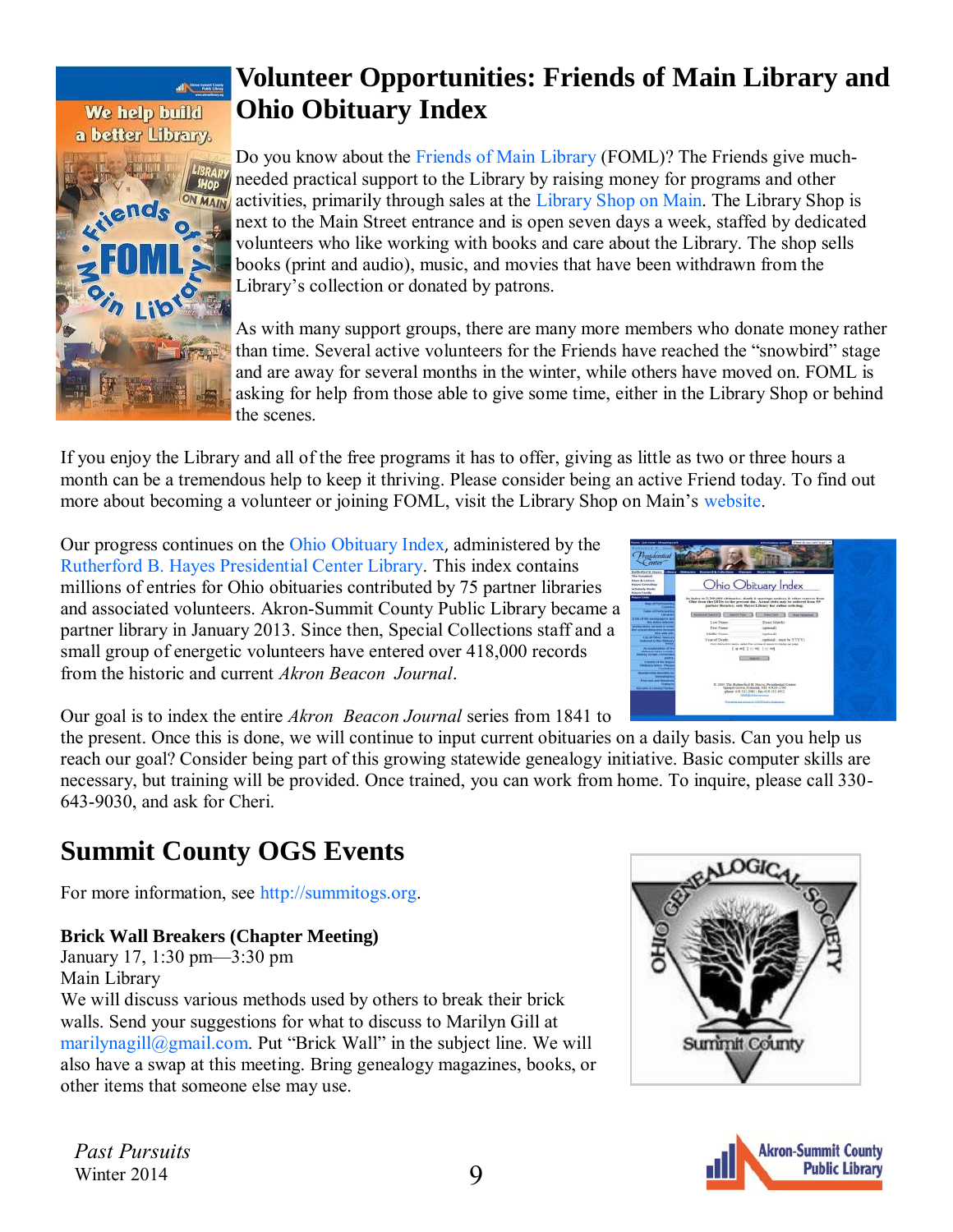# **Special Collections Main Library Class Schedule**

The Special Collections Division offers several recurring genealogy classes to help you with your family research. All classes are free of charge and open to the general public. **Please register by calling 330-643- 9030 or send an email to [speccollections@akronlibrary.org.](mailto:speccollections@akronlibrary.org)** Classes are also held at branches. Current branch class schedules are posted on the Special Collections [website.](http://sc.akronlibrary.org/classes-events/) 



#### **Getting Started in Family History**

Join the Special Collections Division for an introduction to genealogy for new family historians. This class includes an overview of genealogical sources available at the library, suggestions for getting started and tips for organizing your research. Saturday, January 10, 2015, 10:30 am – 12:30 pm, Meeting Room 2AB Saturday, March 14, 2015, 10:30 am – 12:30 pm, Meeting Room 2AB

#### **Branching Out: U.S. Vital Records and Obituaries**



This class focuses on the types of genealogical information and sources researchers encounter, what to expect when working with United States vital INU<sub>N</sub> (birth, marriage and death) records and obituaries, and basic search strategies for finding these records. Because this class will use electronic resources, basic

computer skills are recommended.

Saturday, January 24, 2015, 10:30 am – 12:30 pm, Meeting Room 2AB Saturday, March 28, 2015, 10:30 am – 12:30 pm, Meeting Room 2AB

|                              |        |               | <b>PLACK</b><br><b>ENGINEERS</b> |                |                         |
|------------------------------|--------|---------------|----------------------------------|----------------|-------------------------|
| <b>Handon Statement</b><br>m | 110311 |               |                                  |                |                         |
|                              |        |               |                                  |                |                         |
|                              |        |               |                                  |                |                         |
|                              |        |               |                                  |                |                         |
|                              |        |               |                                  |                |                         |
| хa                           | $-1$   | si da<br>,,,, | تقتسة<br>a an                    |                |                         |
| 28                           |        |               |                                  |                |                         |
|                              |        |               |                                  |                |                         |
|                              |        |               |                                  |                |                         |
|                              |        |               |                                  | on the other   | <b>Clean on Artists</b> |
|                              | ---    |               | a run firm                       | <b>ALCOHOL</b> | <b>CAMBRIDGE</b>        |

#### **Finding Your Family in the U.S. Census**

United States census records are rich sources of genealogical information. Join us to learn more about using these valuable records for your family research and how to effectively search the census using library databases. Because this class will use electronic resources, basic computer skills are recommended.

Saturday, February 7, 2015, 10:30 am – 12:30 pm, Computer Lab 2



#### **Internet Genealogy**

There are an overwhelming number of websites for genealogy research. This class will provide tips for locating online resources for family history research and allow participants some class time to explore websites. The focus will be on finding free online genealogy resources and brief introductions to the library's genealogy databases. This class does not cover Ancestry Library Edition as there is a separate class for this resource. Because this class will use electronic resources, basic computer skills are recommended.

Saturday, February 28, 2015, 10:30 – 12:30 pm, Computer Lab 2



#### **Using Ancestry in Your Genealogy Research**

With more than 9,000 databases and billions of images, Ancestry is the premier online genealogy resource–and it's available to you for free within any ASCPL location. This class will introduce you to the many features of Ancestry Library Edition and show you

how to do efficient and effective searches. When possible, time for practice searching is also provided. Because this class will use electronic resources, basic computer skills are recommended. Saturday, March 7, 2015, 10:30 am – 12:30 pm, Computer Lab 2

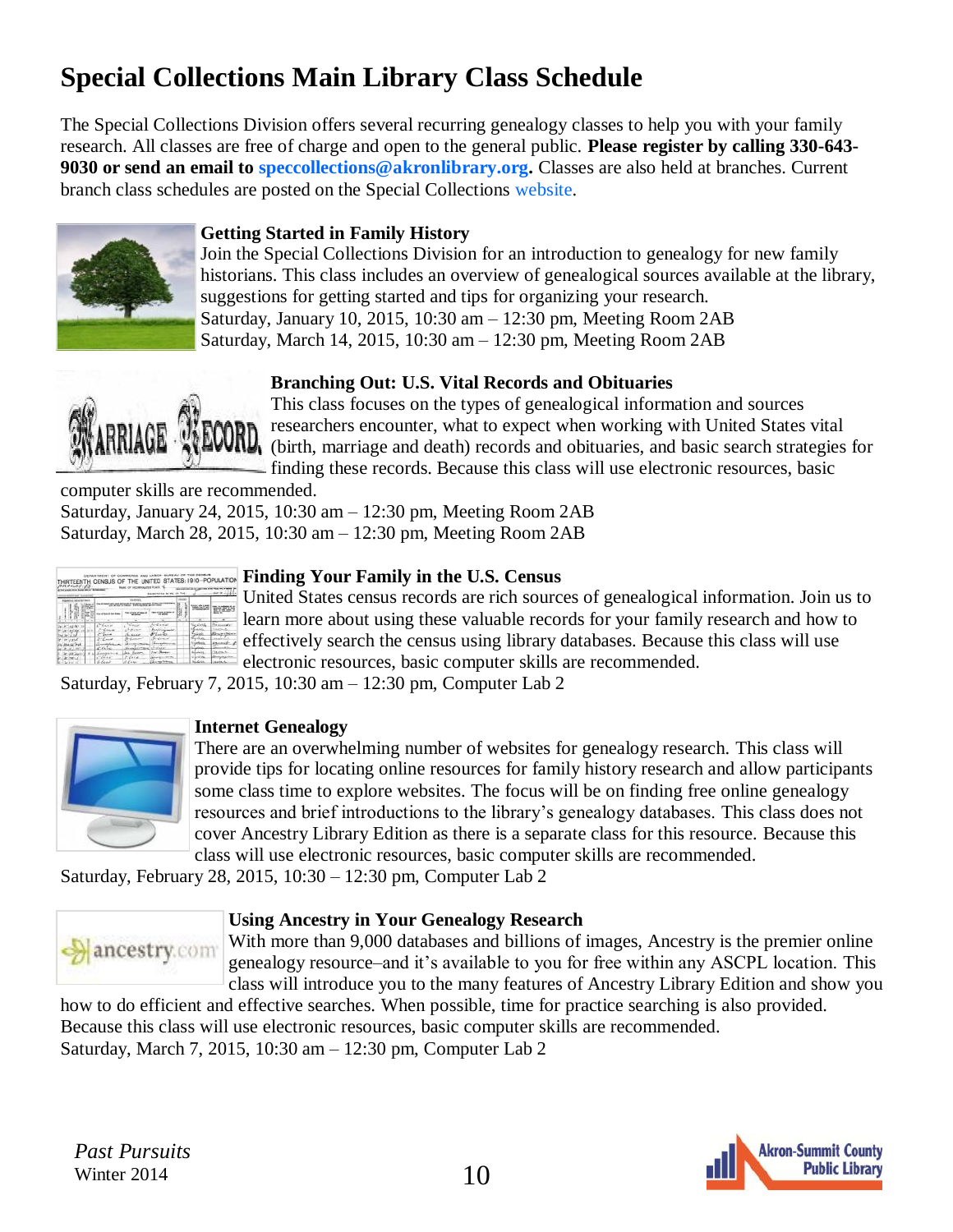<span id="page-10-0"></span>

### **War of 1812 Commemorative Events**

Although 2012 marked the 200th anniversary of the commencement of the War of 1812, the war did not end until 1815. Communities throughout Ohio continue to commemorate this conflict with ceremonies and remembrances. For more information about events taking place in our state, visit the [Ohio War of 1812](http://warof1812.ohio.gov) 

[Bicentennial Commission.](http://warof1812.ohio.gov) For information about local events and projects, visit the [William Wetmore Chapter](http://sharonmyers1.tripod.com)  [Daughters of 1812.](http://sharonmyers1.tripod.com)

**The Jesse Elliott/Oliver Hazard Perry Controversy**  Presented by Sharon Myers, William Wetmore Chapter, Daughters of 1812 February 17, 6:30 pm Highland Square Branch Library

#### **Black Sailors and Soldiers in the War of 1812**

Presented by Sharon Myers, William Wetmore Chapter, Daughters of 1812 February 21, 2:00 pm Green Branch Library





### **We would like to thank the following for their generous donations:**

Jean Titus Compan and Edwin and Jennifer Cauffield for a diary (1881) and letter (1863) written by Mary Cauffield.

Cuyahoga Portage Chapter, Daughters of the American Revolution for seven genealogy books in memory of Catherine Elizabeth Ebbert Macey and Catherine Elizabeth Macey.

Barbara Ferrell for *Index for Cecil County, Maryland, Wills and Administrations, 1674-1953.*

Jean Libby for *The Browns of Madrona* by Damon G. Nalty.

Russell Sibert for Summit County historical materials including photographs, documents, and correspondence.

Gerald Woodling for nine genealogy books.